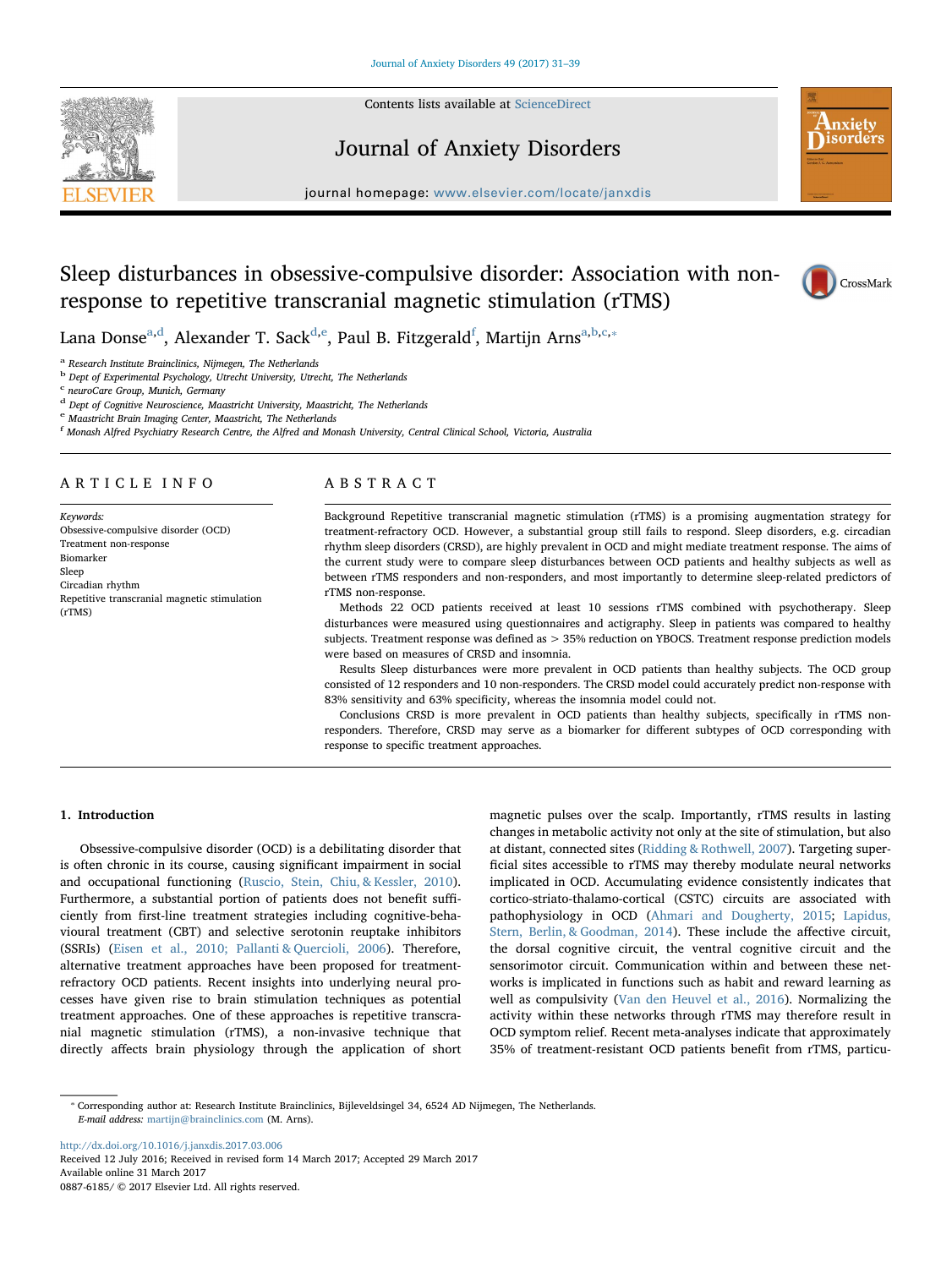larly when applied over the supplementary motor area (SMA) or orbitofrontal cortex (OFC) [\(Berlim, Neufeld, & Van den Eynde, 2013](#page-7-2); [Saba, Moukheiber, & Pelissolo, 2015](#page-8-4)). However, the majority of patients receiving rTMS still fails to respond. Therefore, identifying predictors of treatment non-response may enhance treatment efficacy.

One potential predictor of non-response is the presence of sleep disturbances. In depression, a higher level of sleep disturbances has been postulated to affect response to rTMS ([Brakemeier, Luborzewski,](#page-7-3) [Danker-Hopfe, Kathmann, & Bajbouj, 2007](#page-7-3)). A similar process may apply to rTMS response in OCD. Although sleep has not extensively been investigated in OCD, emerging evidence indicates that OCD is associated with a number of specific sleep disturbances ([Nota,](#page-8-5) [Sharkey, & Coles, 2015](#page-8-5); [Paterson, Reynolds, Ferguson, & Dawson,](#page-8-6) [2013\)](#page-8-6). Most importantly, circadian rhythm sleep disorder (CRSD) is present in a relatively large proportion of OCD patients. Specifically, delayed sleep phase disorder (DSPD) is highly prevalent among these patients, with prevalence rates of 17–42% as compared to 0.17–0.72% in the general adult population ([Drummond et al., 2012;](#page-7-4) [Mukhopadhyay et al., 2008; Turner et al., 2007](#page-7-4)). DSPD is characterized by a persistent inability to fall asleep and awaken at a desired or conventional time, with patients typically reporting bedtimes later than 02:00 AM[\(Chang, Reid, Gourineni, & Zee, 2009](#page-7-5); [Sack et al., 2007](#page-8-7)). In addition to the notable high prevalence of DSPD, OCD patients exhibit hormonal dysregulation in circadian cortisol, nocturnal growth hormone, and melatonin ([Lange, Lange, Hauser, Tucha, & Tucha, 2012](#page-8-8)), which provides further support of abnormal circadian rhythms.

Secondly, a body of research suggests diminished sleep quality and altered sleep architecture in OCD, although the small amount of studies has yielded divergent results. Polysomnographic studies have repeatedly shown a longer sleep onset latency and reduced sleep duration, awakenings after sleep onset and sleep efficiency in OCD [\(Hohagen](#page-7-6) [et al., 1994; Insel et al., 1982; Voderholzer et al., 2007\)](#page-7-6), whereas others failed to demonstrate differences between OCD patients and controls in these parameters ([Kluge, Sch & ssler, Dresler, Yassouridis, & Steiger,](#page-7-7) [2007;](#page-7-7) [Robinson, Walsleben, Pollack, & Lerner, 1998](#page-8-9)). With respect to sleep architecture, abnormalities have been found in rapid eye movement (REM) latency and efficiency ([Insel et al., 1982; Voderholzer](#page-7-8) [et al., 2007](#page-7-8)) and occasionally sleep onset REM periods have been found ([Kluge et al., 2007](#page-7-7)). However, no abnormalities in REM sleep were found in other controlled studies among medication-free OCD patients ([Hohagen et al., 1994; Robinson et al., 1998](#page-7-6)). Since many of the sleep disturbances are similar to those observed in depression, it is often suggested that comorbid depression mediates the relationship between sleep disturbances and OCD. However, most studies that take depressive symptoms into account indicate that at least some differences are independent of depression [\(Insel, Mueller, Gillin, Siever, & Murphy,](#page-7-9) [1984;](#page-7-9) [Timpano, Carbonella, Bernert, & Schmidt, 2014](#page-8-10); [Voderholzer](#page-8-11) [et al., 2007](#page-8-11)) and meta-analyses indicate that comorbid depression cannot fully explain the sleep disturbances observed in OCD ([Cox & Olatunji, 2016;](#page-7-10) [Díaz-Román, Perestelo-Pérez, & Buela-Casal,](#page-7-11) [2015;](#page-7-11) [Nota et al., 2015\)](#page-8-5). Most notably, in a study in which patients with OCD only, OCD with comorbid depression, and depression only were compared, DSPD was uniquely associated with OCD [\(Bobdey,](#page-7-12) [Fineberg, Gale, Patel, & Davies, 2002\)](#page-7-12). In summary, the strongest evidence exists for a higher prevalence of DSPD, whereas less consistent findings have been reported on sleep quality and REM sleep.

Hence, the existing literature suggests that sleep disturbances, CRSD in particular, play a role in OCD. It may therefore be hypothesized that CRSD could affect treatment efficacy. A few previous studies have investigated the effect of sleep difficulties on OCD treatment. For example, a pharmacological approach was reported in two cases in which aripiprazole at bedtime was effective in decreasing both OCD symptoms and sleep disturbance [\(Takaki, 2014](#page-8-12)). Furthermore, two case studies have used psychotherapeutic approaches for sleep disturbance in OCD. One patient received psychological monitoring and sleep hygiene education, and as a result recovered from his subjective insomnia [\(Abe, Nishimura, & Endo, 2012\)](#page-7-13). Another OCD patient with severely delayed bedtime was treated with CBT and chronotherapy simultaneously, which resulted in substantial improvements in both circadian rhythm and OCD symptoms ([Coles & Sharkey, 2011\)](#page-7-14). These studies suggest that sleep disturbance might play a role in treatment response, but the mechanism by which the effect operates is not yet fully understood.

With respect to treatment response, [Ivarsson and Skarphedinsson](#page-7-15) [\(2015\)](#page-7-15) found that non-responding children and adolescents with OCD had more severe or more frequent sleep problems than responders to CBT. Furthermore, a reduction in sleep problems could predict treatment response. It is important to note that sleep mechanisms and circadian rhythms change across the lifespan ([Crowley, 2016;](#page-7-16) [Skeldon,](#page-8-13) [Derks, & Dijk, 2015\)](#page-8-13), impeding the generalizability of the findings to adults. One study in adult patients showed that REM latency could predict OCD treatment response to both CBT and SSRIs [\(Voderholzer](#page-8-11) [et al., 2007](#page-8-11)). Apart from these two studies, no studies to date have focused on the predictive value of sleep in the treatment of OCD and none have focused on the potential role of CRSD specifically.

The aim of the current study was three-fold: to compare sleep disturbances between OCD patients and healthy subjects, to compare sleep disturbances between OCD patients classified as rTMS responders and non-responders, and to determine whether specific sleep measures could predict rTMS non-response in treatment-resistant OCD patients. Based on previous findings, the expectation was that OCD patients would have a delayed sleep phase, decreased sleep duration and lower sleep efficiency compared to healthy individuals. It was expected that these sleep disturbances would be more severe in rTMS non-responders than in responders. Furthermore, it was hypothesized that CRSD, the most prevalent sleep disturbance in OCD, would predict treatment nonresponse to rTMS, more so than other sleep disturbances.

### 2. Methods and materials

### 2.1. Participants

All patients with OCD registered between 1 July 2013 and 30 November 2015 for treatment at neuroCare Group (Nijmegen, The Netherlands) were treated with rTMS in an open-label design. Patients were not eligible for rTMS if they had previously been treated with electroconvulsive therapy (ECT), a history of psychosis or epilepsy, had a pacemaker or metal parts in the head, and in case of current pregnancy. Data were screened for inclusion in the study post-hoc. Patients were included if they had a primary DSM-IV diagnosis of OCD based on the MINI International Neuropsychiatric Interview (MINI; [Sheehan et al., 1998\)](#page-8-14), had failed at least two previous treatment approaches, signed informed consent, and completed at least 10 sessions of rTMS. A comparison group of healthy participants was recruited that completed the same measurements as the patients. The comparison group was matched based on age and gender. Participants from the comparison group were excluded if they met criteria of any psychiatric disorder based on MINI or if their scores on screening questionnaires as listed in the section below exceeded clinical cut-off scores.

## 2.2. Outcome measures

### 2.2.1. Questionnaires

OCD patients (not healthy subjects) completed the Yale-Brown Obsessive-Compulsive Screening (Y-BOCS), which is a reliable and valid scale for the assessment of OCD symptom severity [\(Goodman,](#page-7-17) [Fleischmann et al., 1989; Goodman, Delgado et al., 1989](#page-7-17)), in order to monitor obsessive-compulsive symptoms. A cut-off criterion of 16 was used for diagnosis; a reduction of at least 35% from pre- to posttreatment was used as criterion for clinically relevant treatment response [\(Farris, McLean, Van Meter, Simpson, & Foa, 2013](#page-7-18)). In addi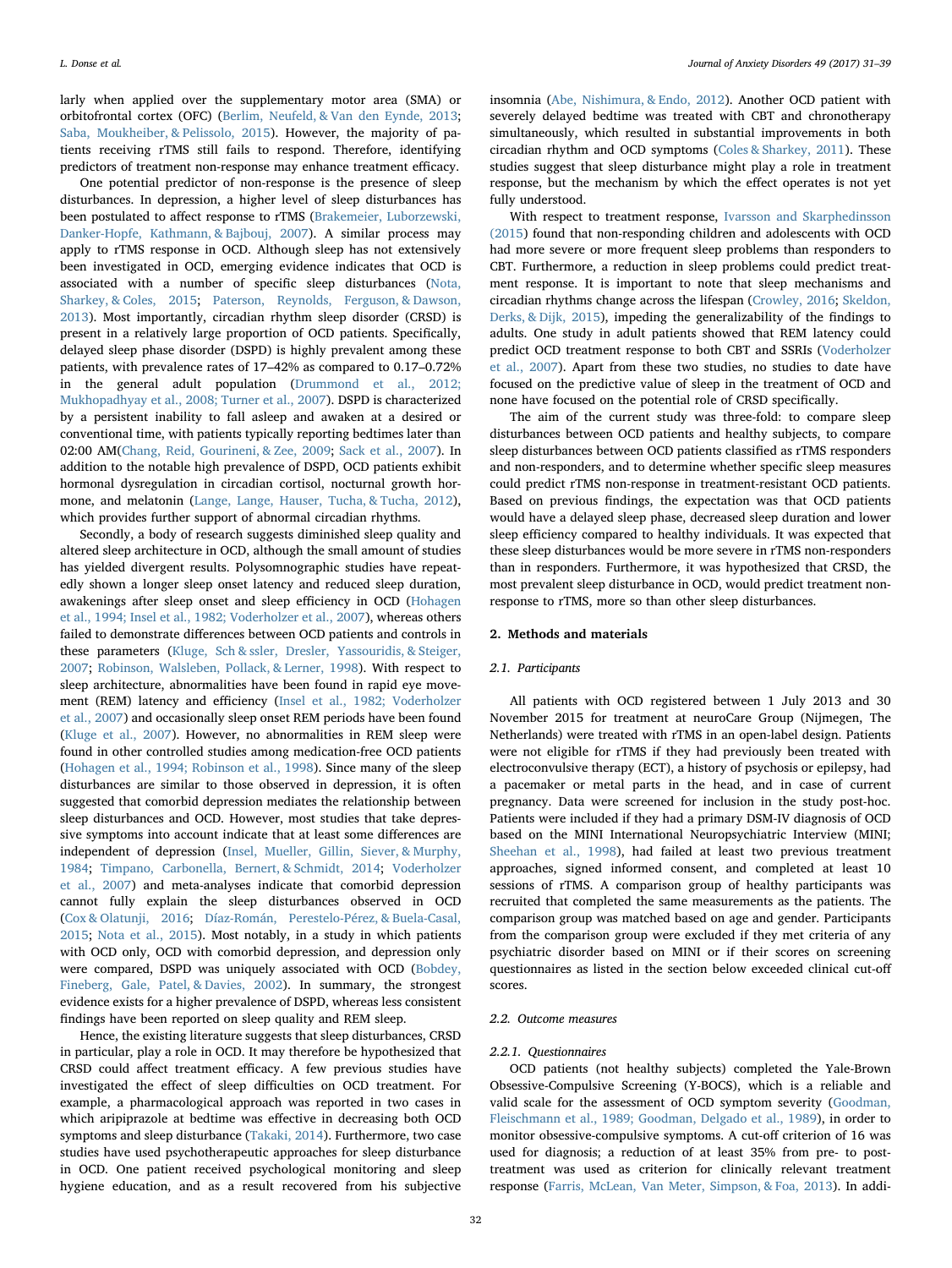tion, all participants completed questionnaires on depression and sleep. The Beck Depression Inventory (BDI-II-NL; [Van der Does, 2002\)](#page-8-15) was used to determine severity of depressive symptoms.

2.2.1.1. Holland sleep disorders questionnaire (HSDQ). The HSDQ was used to determine severity of sleep disorders. It is a self-report questionnaire for sleep disorders based on the International Classification of Sleep Disorders-2. It consists of 32 items rated from 0 to 5. The total score is the mean of all item scores. In addition, the items are divided into six scales: insomnia, parasomnia, CRSD, hypersomnia, restless legs syndrome/periodical limb movement disorder (RLS/PLMD), and sleep-related breathing disorder (SBD). Cut-off scores are defined for each scale separately based on Youden's criterion for an optimum balance between sensitivity and specificity; furthermore, the HSDQ has been validated against polysomnography ([Kerkhof et al., 2012\)](#page-7-19).

2.2.1.2. Pittsburgh sleep quality index (PSQI). The PSQI was used for monitoring the course of subjective sleep disturbances during treatment. It is a self-report questionnaire for the assessment of sleep quality during the previous month. It is composed of 19 self-rated questions and five questions rated by a close relative. The total score ranges from 0 to 21. A global score higher than 5 suggests significant sleep disturbance. In addition, seven component scores can be calculated: subjective sleep quality, sleep latency, sleep duration, habitual sleep efficiency, sleep disturbances, use of sleeping medication, and daytime dysfunction. Each component score ranges from 0 to 3. The PSQI has acceptable values of internal consistency, test-retest reliability and concurrent validity for use in clinical practice as well as research [\(Buysse, Reynolds, Monk, Berman, & Kupfer, 1989](#page-7-20)).

#### 2.2.2. Actigraphy

Objective sleep-wake and activity measures were obtained using an Actiwatch Spectrum Plus or Actiwatch 2 (Respironics), which is a valid method for the assessment of sleep disturbances and the circadian rhythm ([Ancoli-Israel et al., 2003; Marino et al., 2013](#page-7-21)). All participants were asked to wear the Actiwatch for one week. Recordings were performed with 1-miute epoch length and 32 Hz sampling rate. From the raw recordings, several standard measures were calculated with Actiware 5 software (Respironics): bedtime, total sleep time (TST), total time in bed (TIB), sleep onset latency (SOL), sleep efficiency (SE), wake after sleep onset (WASO), and number of awakenings. Activity levels were calculated with a time above threshold algorithm; the threshold was automatically determined based on the activity data. Bedtime was converted from a 24-h cycle with midnight as reference point to a cycle with noon as a reference point for the statistical analysis. In addition to wearing the Actiwatch, participants were asked to keep sleep logs, in which they specified bedtimes, get-up times, physical activity, use of computer/smartphone/tablet, and use of caffeine/alcohol/medication. These sleep logs were used to verify the recordings of the Actiwatch.

# 2.3. Procedure

All participants completed an intake procedure prior to treatment, including a clinical interview, the questionnaires listed above, and actigraphy. In addition, an EEG assessment was conducted in order to rule out contraindications for rTMS. OCD patients received standardized rTMS treatment for at least 10 sessions over the SMA and/or psychotherapy. rTMS was administered following the procedure of [Mantovani, Simpson, Fallon, Rossi, and Lisanby \(2010\)](#page-8-16) using a figure-8 coil with a frequency of 1 Hz, 1000 pulses per session, 110% MT. The SMA was localized using the 10–20 EEG system, measured as 15% of the distance between nasion and inion anterior to the vertex on the sagittal midline. In case of comorbid depression as defined by diagnosis based on the MINI, rTMS was applied sequentially over the bilateral SMA and right dorsolateral prefrontal cortex (DLPFC) (1 Hz, 1200

pulses per session, 120% MT), since rTMS over the DLPFC is an evidence-based method for treatment of depression [\(Lefaucheur](#page-8-17) et al., [2014; Schutter, 2010](#page-8-17)). The moment of the day rTMS sessions took place and the number of sessions per week varied per patient, as treatment was applied in a naturalistic clinical setting. Questionnaires (Y-BOCS, BDI, and PSQI) were completed each fifth session. At the end of treatment, patients completed post-treatment EEG, questionnaires (Y-BOCS, BDI, and PSQI) and actigraphy. Healthy subjects did not receive treatment and therefore completed measurements only at baseline.

#### 2.4. Statistics

Firstly, to evaluate treatment outcome, repeated-measures analyses of variance (ANOVAs) were used to test changes over time in the group of OCD patients in Y-BOCS, BDI and PSQI scores. Factorial repeatedmeasures ANOVAs (group x time) were used to compare these changes in responders and non-responders. Effect sizes were calculated using  $\eta^2$ .

To address the first research question on differences in sleep between OCD patients and healthy subjects, one-way ANOVAs were used to test differences on clinical questionnaires (BDI and Y-BOCS), sleep questionnaires (HDSQ and PSQI) and actigraphy. Non-parametric tests were computed if the assumption of normality and/or homogeneity of variance was violated. Effect sizes were calculated using Cohen's d, in which an effect size of 0.20 is small, 0.50 is medium, and 0.80 is large [\(Cohen, 1992\)](#page-7-22). In order to answer the second research question on differences between responders and non-responders, similar analyses were carried out.

For the purpose of the third research question, discriminant analysis was performed to test whether measures of CRSD or insomnia could predict treatment non-response, using independent measures from two different instruments. In discriminant analysis, classification of groups is determined by predefined variables. If the model is significant, the predictor variables can accurately discriminate between the groups. Insomnia was selected as best comparison prediction model, as this is the most common sleep disorder in psychiatric patients ([Spiegelharder,](#page-8-18) [Regen, Nanovska, Baglioni, & Riemann, 2013\)](#page-8-18). The first model included measures of CRSD: 1) bedtime based on actigraphy, and 2) self-reported CRSD as measured by the HSDQ. The second model included measures of insomnia: 1) sleep duration based on actigraphy, and 2) self-reported insomnia as measured by HSDQ. In both models, the HSDQ items were included as continuous measures in order to be able to detect subtle effects. Receiver operating characteristic (ROC) curves and the area under the curve (AUC) were computed for both models.

#### 3. Results

#### 3.1. Demographics

A total of 25 OCD patients was included in the current study. Their mean age was 39.3 years (SD = 13.5). In the patient group, 9 were female and 16 were male. The control group consisted of 26 healthy subjects with a mean age of 34.2 years (SD = 9.9), in which 14 were female and 12 male. No difference in age existed between patients and healthy subjects,  $F(1, 45) = 2.37$ ,  $p = 0.13$ . Levene's test was not significant, confirming that variance was equal in both groups. No differences were found in gender either,  $\chi^2$  (1) = 1.64, p = 0.20. Thus, the patient and control group were comparable regarding age and gender.

### 3.2. Treatment outcome

A total of 22 OCD patients completed treatment. The reason for noncompletion was a lack of perceived improvement in two patients and is unknown for one patient. The group consisted of 12 responders and 10 non-responders, with response defined as a minimum reduction of 35% on the Y-BOCS from intake to outtake ([Farris et al., 2013](#page-7-18)). The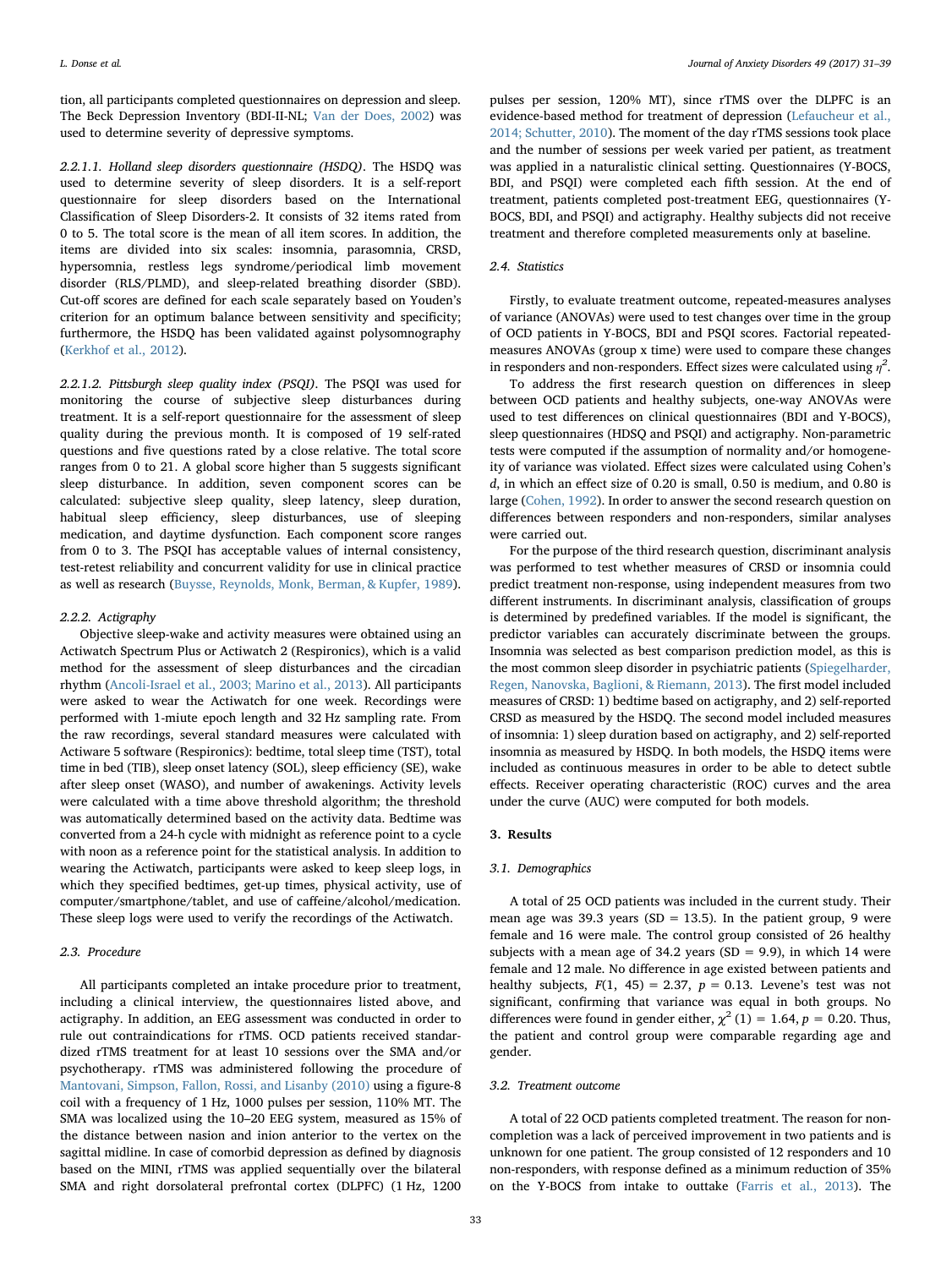#### <span id="page-3-0"></span>Table 1

Demographic data and Y-BOCS, BDI, and PSQI scores of responders and non-responders.

|                                                                                 | Responder<br>$(n = 12)$                          | Non-responder<br>$(n = 10)$                        | Total group<br>$(n = 22)$                           |
|---------------------------------------------------------------------------------|--------------------------------------------------|----------------------------------------------------|-----------------------------------------------------|
| Age (years)<br>Gender $(f/m)$                                                   | 40.67 (12.12)<br>5/7                             | 37.60 (17.32)<br>2/8                               | 39.27 (14.42)<br>7/15                               |
| Y-BOCS<br>Pre-treatment<br>Post-treatment<br>Pre-post change<br>Effect size     | 26.92 (5.71)<br>9.25(6.17)<br>67%<br>$d = 2.97$  | 26.56 (6.04)<br>24.33 (7.67)<br>8%<br>$d = 0.32$   | 26.76 (5.71)<br>15.71 (10.14)<br>42%<br>$d = 1.34$  |
| <b>BDI</b><br>Pre-treatment<br>Post-treatment<br>Pre-post change<br>Effect size | 22.50 (13.11)<br>5.83(6.81)<br>77%<br>$d = 1.60$ | 30.00 (9.85)<br>26.89 (14.49)<br>17%<br>$d = 0.25$ | 26.33 (12.22)<br>14.86 (14.95)<br>51%<br>$d = 0.84$ |
| PSOI<br>Pre-treatment<br>Post-treatment<br>Pre-post change<br>Effect size       | 6.55(3.09)<br>4.27(3.26)<br>37%<br>$d = 0.72$    | 10.78 (4.02)<br>8.75 (3.69)<br>23%<br>$d = 0.53$   | 8.09 (4.03)<br>6.10(4.01)<br>31%<br>$d = 0.49$      |

demographic data and Y-BOCS, BDI, and PSQI scores are specified in [Table 1.](#page-3-0) No differences in age ( $F(1, 20) = 0.24$ ,  $p = 0.63$ ) or gender ( $\gamma^2$  $(1) = 1.18$ ,  $p = 0.28$ ) were detected between those groups. Furthermore, no significant differences between responders and non-responders existed at intake in OCD symptom severity,  $F(1, 19) = 0.02$ ,  $p = .89$ , and depression severity,  $F(1, 19) = 3.03$ ,  $p = 0.10$ . In contrast, sleep disturbances were more severe in non-responders at baseline,  $F(1, 19) = 7.33$ ,  $p < 0.05$  (see also Section [3.3.2\)](#page-3-1).

Factorial repeated-measures ANOVAs (group  $\times$  time) demonstrated a significant reduction in OCD symptoms as measured by the Y-BOCS from baseline to post-treatment for the total group,  $F(1, 19) = 63.14$ ,  $p < 0.001$ ,  $\eta^2 = .77$ . A significant difference was found between responders and non-responders,  $F(1, 19) = 8.59$ ,  $p < 0.01$ ,  $\eta^2 = .31$ . As expected, there was a larger reduction in the group of responders, indicated by a significant interaction effect,  $F(1, 19) = 38.07$ ,  $p < 0.001, \eta^2 = .67$ .

A similar effect applied to depressive symptoms as measured by the BDI, with a significant reduction for the total group from pre- to posttreatment,  $F(1, 15) = 24.96$ ,  $p < 0.001$ ,  $\eta^2 = .57$ , a significant difference between responders and non-responders,  $F(1, 15) = 11.32$ ,  $p < 0.01$ ,  $\eta^2 = .37$ , and a significant interaction effect,  $F(1, 15)$  $= 8.13, p \lt 0.01, \eta^2 = .30.$ 

For sleep disturbances as measured by the PSQI, significant differences from pre- to posttreatment were revealed for the total group,  $F(1, 18) = 38.07$ ,  $p < 0.01$ ,  $n^2 = .37$ , as well as a difference between responders and non-responders,  $F(1, 18) = 7.64$ ,  $p < 0.01$ ,  $\eta^2$  = .30, but no interaction effect was observed.

In conclusion, a reduction of OCD, depression and sleep disturbances was observed in the total group. As expected, responders had a larger reduction in OCD symptoms; in addition, they showed a greater decrease in depressive symptoms. For sleep disturbances, the symptoms remained more severe for non-responders throughout the course of treatment. The patterns of symptom reduction are depicted in [Fig. 1.](#page-3-2)

#### 3.3. Sleep in OCD

#### 3.3.1. OCD vs. healthy comparison group

To investigate sleep disturbances in OCD, patients were compared to healthy subjects on subjective and objective measures of sleep. All results are specified in [Table 2.](#page-4-0) Firstly, as indicated by the HSDQ, all sleep disturbances occurred significantly more often in the OCD group, with the exception of RLS/PLMD. Effect sizes were medium to large.

Furthermore, the PSQI global score was significantly higher in the OCD group,  $U = 44.50$ ,  $p < 0.001$ ,  $d = 1.77$ . A few specific compo-

<span id="page-3-2"></span>

Fig. 1. Differences between responders and non-responders in changes over the course of treatment on Y-BOCS, BDI and PSQI global score. Error bars represent SEM.

nents were higher in OCD patients, whereas others were similar to healthy subjects. Significant differences were found for subjective sleep quality, sleep latency, habitual sleep efficiency, and daytime dysfunction. Effect sizes were large. No differences existed in the components sleep duration, sleep disturbances, and use of sleep medication.

Actigraphy revealed significant differences between OCD patients and healthy subjects in total sleep time, onset latency, and sleep efficiency, with medium effect sizes. No differences were found in bedtime, total time in bed, wake after sleep onset and number of awakenings.

#### <span id="page-3-1"></span>3.3.2. Responders vs. non-responders

When responders were compared to non-responders, a few specific differences were found at baseline (see [Table 3](#page-5-0)). With respect to specific sleep disorders, no significant differences were found on the HSDQ, although there was a trend toward more severe CRSD with a large effect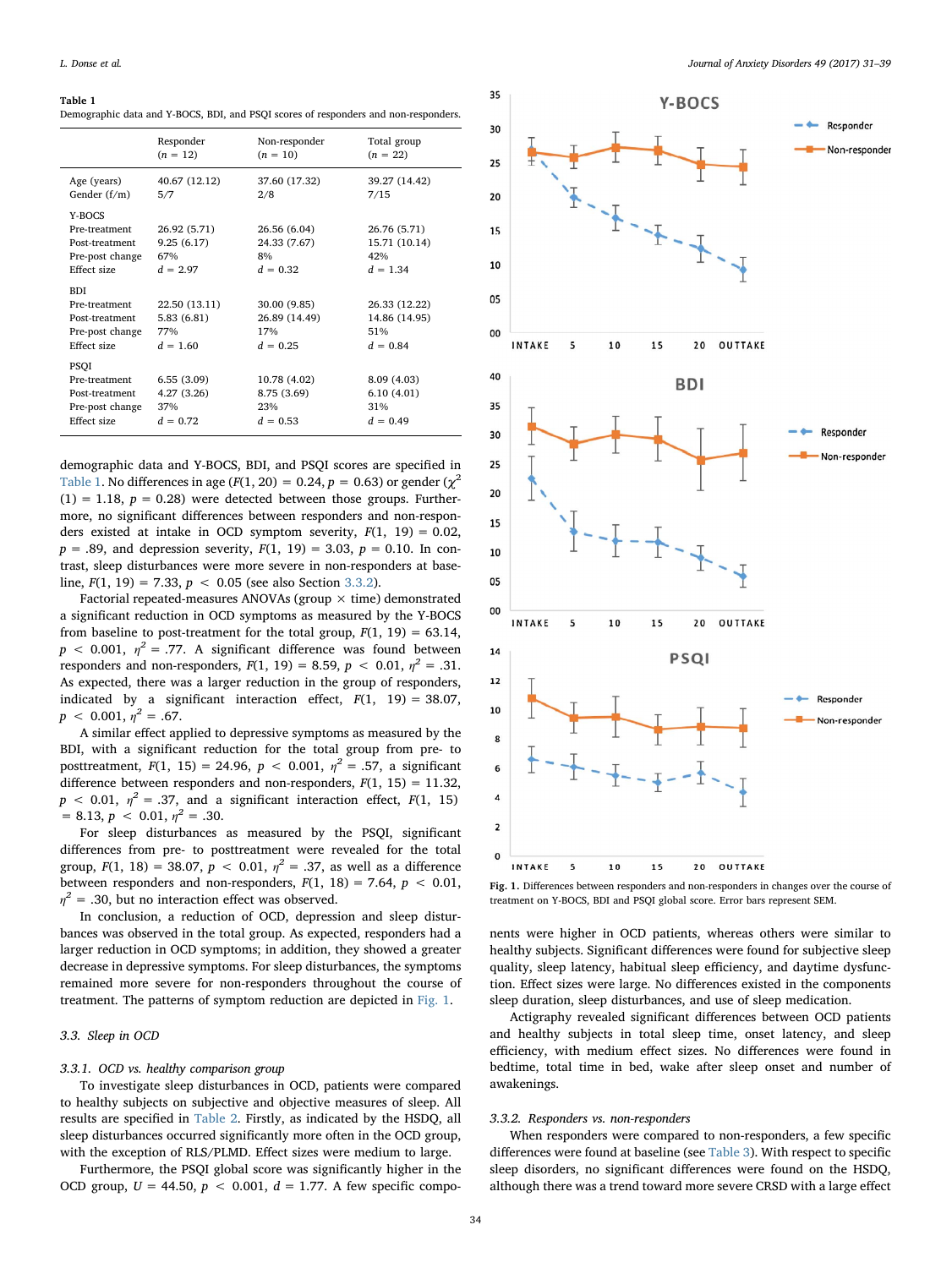$(n = 26)$ 

Mann-Whitney test  $U = 95.00$ 

 $SD = 0.51$ 

 $p < 0.001*$ 

 $SD = 0.50$ 

 $U = 59.00$  $p < 0.001*$ 

#### <span id="page-4-0"></span>Table 2

Differences in sleep measures between OCD patients and healthy subjects.

|                   | <b>HSDO</b>              |               |                |                           |                            |                         |                     |  |  |
|-------------------|--------------------------|---------------|----------------|---------------------------|----------------------------|-------------------------|---------------------|--|--|
|                   | Insomnia                 |               | Parasomnia     | CRSD                      | Hypersomnia                | RLS/PLMD                | <b>SBD</b>          |  |  |
| <b>OCD</b>        | $M = 2.56$               |               | $M = 1.52$     | $M = 1.94$                | $M = 1.94$                 | $M = 1.77$              | $M = 1.68$          |  |  |
| $(n = 23)$        | $SD = 1.03$              |               | $SD = 0.56$    | $SD = 0.79$               | $SD = 0.70$<br>$SD = 0.77$ |                         | $SD = 0.70$         |  |  |
| Control           | $M = 1.52$               |               | $M = 1.13$     | $M = 1.29$                | $M = 1.25$                 | $M = 1.36$              | $M = 1.36$          |  |  |
| $(n = 26)$        | $SD = 0.33$              |               | $SD = 0.25$    | $SD = 0.30$               | $SD = 0.30$                | $SD = 0.45$             | $SD = 0.47$         |  |  |
| Mann-Whitney test | $U = 126.00$             |               | $U = 144.50$   | $U = 153.00$              | $U = 127.50$               | $U = 217.00$            | $U = 200.50$        |  |  |
|                   | $p < 0.001*$             |               | $p < 0.001*$   | $p < 0.01*$               | $p < 0.001*$               | $p = .09$               | $p < 0.05*$         |  |  |
| Effect size       | $d = 1.36$               |               | $d = 0.89$     | $d = 1.09$                | $d = 1.28$                 | $d = 0.65$              | $d = 0.54$          |  |  |
|                   | PSQI                     |               |                |                           |                            |                         |                     |  |  |
|                   | Subjective sleep quality | Sleep latency | Sleep duration | Habitual sleep efficiency | Sleep disturbances         | Use of sleep medication | Daytime dysfunction |  |  |
| <b>OCD</b>        | $M = 1.63$               | $M = 1.63$    | $M = 0.68$     | $M = 0.68$                | $M = 1.26$                 | $M = 0.58$              | $M = 1.68$          |  |  |
| $(n = 19)$        | $SD = 1.10$              | $SD = 1.01$   | $SD = 0.82$    | $SD = 1.10$               | $SD = 0.65$                | $SD = 1.12$             | $SD = 0.82$         |  |  |
| Control           | $M = 0.54$               | $M = 0.58$    | $M = 0.31$     | $M = 0.04$                | $M = 0.92$                 | $M = 0.08$              | $M = 0.42$          |  |  |

| Effect size        | $d = 1.27$            | $d = 1.27$   | $d = 0.55$<br>$d = 0.81$ | $d = 0.60$   | $d = 0.61$   |              | $d = 1.86$   |  |  |  |  |
|--------------------|-----------------------|--------------|--------------------------|--------------|--------------|--------------|--------------|--|--|--|--|
|                    | Actigraphy            |              |                          |              |              |              |              |  |  |  |  |
|                    | Bedtime (time of day) | TIB (hrs)    | TST (hrs)                | SOL (min.)   | SE (%)       | WASO         | Awakenings   |  |  |  |  |
| <b>OCD</b>         | $M = 23:59$           | $M = 8:23$   | $M = 6:38$               | $M = 12.14$  | $M = 77.54$  | $M = 70.82$  | $M = 27.27$  |  |  |  |  |
| $(n = 22)$         | $SD = 0:57$           | $SD = 1:17$  | $SD = 1:12$              | $SD = 7.06$  | $SD = 14.28$ | $SD = 53.34$ | $SD = 10.01$ |  |  |  |  |
| Control            | $M = 00:07$           | $M = 8:07$   | $M = 7:00$               | $M = 7.98$   | $M = 86.02$  | $M = 47.34$  | $M = 27.36$  |  |  |  |  |
| $(n = 26)$         | $SD = 1:24$           | $SD = 0:33$  | $SD = 0:39$              | $SD = 5.39$  | $SD = 5.41$  | $SD = 22.18$ | $SD = 7.38$  |  |  |  |  |
| Mann-Whitney test  | $U = 275.00$          | $U = 266.00$ | $U = 190.00$             | $U = 172.50$ | $U = 154.00$ | $U = 219.00$ | $U = 256.00$ |  |  |  |  |
|                    | $p = .82$             | $p = .68$    | $p < 0.05^*$             | $p < 0.05*$  | $p < 0.05*$  | $p = .17$    | $p = .54$    |  |  |  |  |
| <b>Effect</b> size | $d = 0.12$            | $d = 0.25$   | $d = 0.53$               | $d = 0.66$   | $d = 0.79$   | $d = 0.58$   | $d = 0.01$   |  |  |  |  |

 $SD = 0.20$ 

 $U = 163.50$  $p < 0.01*$ 

 $SD = 0.48$ 

 $U = 184.00$  $p = .06$ 

size in the group of non-responders,  $U = 25.00$ ,  $p = 0.07$ ,  $d = 0.99$ . The PSQI revealed significant differences in the global score, with nonresponders reporting more severe sleep disturbances than responders,  $U = 22.00$ ,  $p < 0.05$ ,  $d = 1.17$ . At the level of component scores, significant differences were found in subjective sleep quality, sleep latency, sleep duration, and daytime dysfunction, which were significantly higher among non-responders.

 $SD = 0.58$ 

 $U = 102.00$  $p < 0.001*$   $SD = 0.47$ 

 $U = 190.00$  $p = .13$ 

All responders and nine out of ten non-responders completed the actigraphy before treatment. Contrary to self-reported sleep disturbances, no differences in these objective sleep measures were found.

#### 3.4. rTMS non-response prediction

Two discriminant analyses were performed to test whether responders and non-responders can be classified based on sleep disturbances. The CRSD model, incorporating bedtime as measured by actigraphy and self-reported CRSD, could accurately predict rTMS non-response,  $\Lambda = 0.68$ ,  $p < 0.05$ . This model had a sensitivity of 83.3% and a specificity of 62.5%. The ROC curve had an AUC of 0.83 (see [Fig. 2](#page-5-1)). The insomnia model, encompassing sleep duration based on actigraphy and self-reported insomnia, could not accurately discriminate between responders and non-responders,  $\Lambda = 0.87$ ,  $p = 0.31$ . This model had a sensitivity of 58.3% and a specificity of 62.5%, and the ROC curve had an AUC of 0.66. These findings suggest that CRSD is an accurate predictor of rTMS non-response in OCD, whereas insomnia is not.

#### 4. Discussion

The aim of the current study was to investigate the role of sleep disturbances in OCD and its predictive value for rTMS treatment nonresponse. Firstly, in line with the expectation, OCD patients showed a higher degree of sleep disturbances compared to healthy subjects, with

large effect sizes. Secondly, circadian rhythm disorders could accurately predict non-response to rTMS treatment. These findings may have theoretical and clinical implications, which will be discussed here.

 $SD = 0.27$ 

 $U = 198.00$  $p=\, .07$ 

Regarding sleep disturbances in OCD, actigraphy showed significantly shorter sleep duration, longer sleep onset latency and lower sleep efficiency in patients compared to healthy subjects. These findings are similar to those reported in the literature [\(Nota et al., 2015; Paterson](#page-8-5) [et al., 2013\)](#page-8-5). Previous studies strongly suggest a higher prevalence of DSPD in OCD [\(Drummond et al., 2012; Mukhopadhyay et al., 2008;](#page-7-4) [Turner et al., 2007\)](#page-7-4). Although bedtime was not significantly delayed at the level of actigraphy, patients subjectively reported more severe symptoms of CRSD, along with all other sleep disorders measured by the HSDQ, with the exception of RLS/PLMD. Patients further reported a higher degree of disturbances in subjective sleep quality, habitual sleep latency, sleep efficiency and daytime functioning. Taken together, the current study presents evidence of circadian rhythm disorders as well as other sleep difficulties in OCD patients.

Furthermore, the current study shows differences between responders and non-responders on several dimensions of subjective, but not objective, sleep. More specifically, non-responders reported more severe disturbances in subjective sleep quality, sleep latency, sleep duration, and daytime dysfunction, as well as a trend toward more complaints of CRSD among non-responders. Interestingly, the differences between responders and non-responders applied to subjective sleep only. It should be noted that this discrepancy between objective and subjective sleep may be due to a difference in power, as the number of patients who completed actigraphy was slightly smaller than the total group; in addition, effect sizes were large for objective measures. Although the role of objective sleep disturbances cannot be ruled out, it can be speculated that a link might exist between subjective sleep quality and treatment non-response.

A possible explanation for the difference between responders and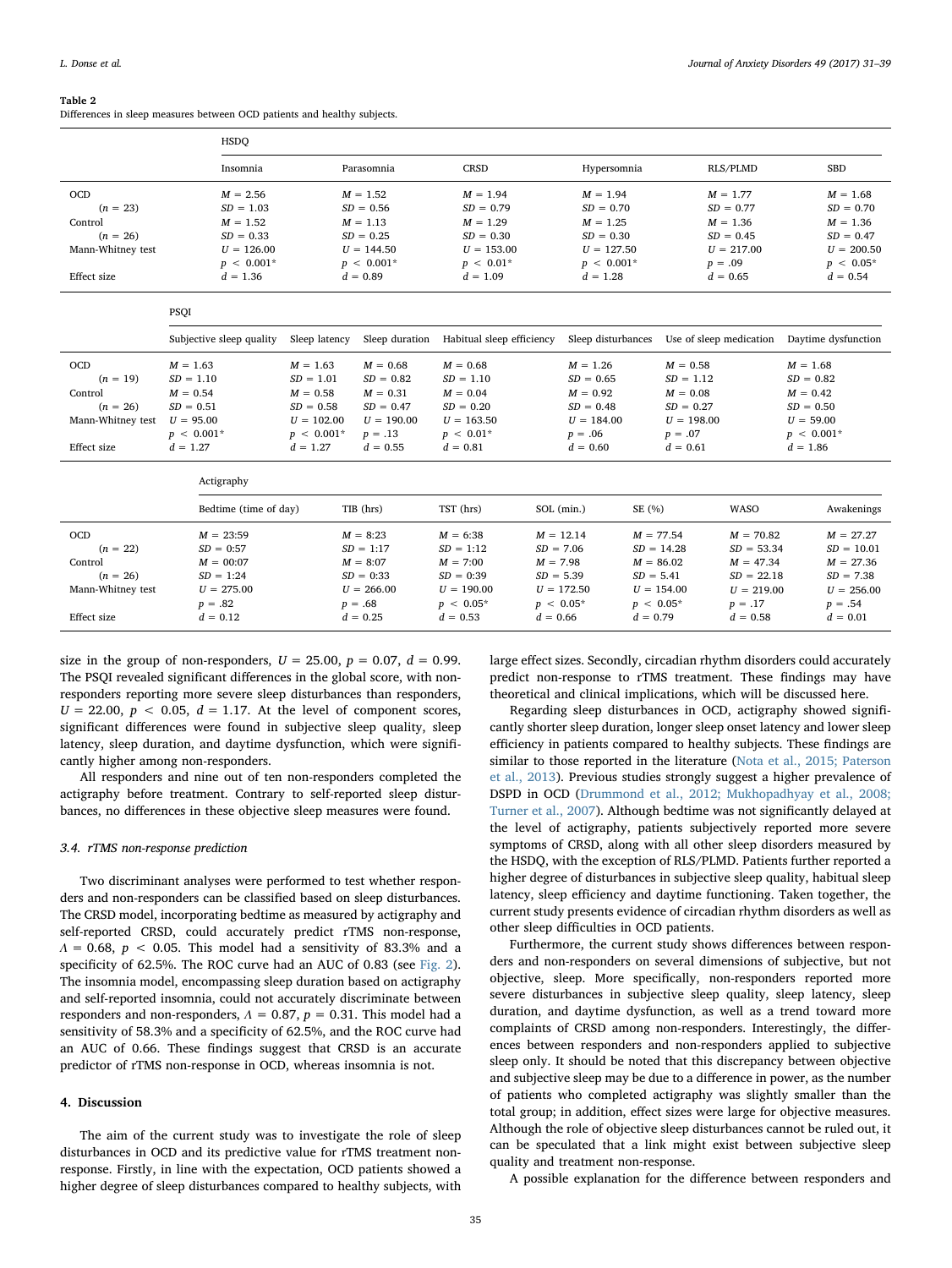#### <span id="page-5-0"></span>Table 3

Differences in sleep measures between rTMS responders and non-responders.

|                         | <b>HSDO</b> |             |             |             |             |             |  |  |
|-------------------------|-------------|-------------|-------------|-------------|-------------|-------------|--|--|
|                         | Insomnia    | Parasomnia  | <b>CRSD</b> | Hypersomnia | RLS/PLMD    | <b>SBD</b>  |  |  |
| Responders              | $M = 2.38$  | $M = 1.62$  | $M = 1.66$  | $M = 1.97$  | $M = 1.57$  | $M = 1.79$  |  |  |
| $(n = 12)$              | $SD = 1.05$ | $SD = 0.67$ | $SD = 0.65$ | $SD = 0.65$ | $SD = 0.61$ | $SD = 0.88$ |  |  |
| Non-responders          | $M = 3.06$  | $M = 1.35$  | $M = 2.42$  | $M = 1.83$  | $M = 1.93$  | $M = 1.56$  |  |  |
| $(n = 8)$               | $SD = 0.92$ | $SD = 0.37$ | $SD = 0.87$ | $SD = 0.74$ | $SD = 0.89$ | $SD = 0.50$ |  |  |
| ANOVA/Mann-Whitney test | $F = 2.23$  | $U = 39.50$ | $U = 25.00$ | $F = 0.20$  | $U = 36.00$ | $U = 44.50$ |  |  |
|                         | $p = .15$   | $p = .51$   | $p = .07$   | $p = .66$   | $p = .34$   | $p=.78$     |  |  |
| Effect size             | $d = 0.65$  | $d = 0.50$  | $d = 0.99$  | $d = 0.20$  | $d = 0.47$  | $d = 0.32$  |  |  |
|                         |             |             |             |             |             |             |  |  |
| PSQI                    |             |             |             |             |             |             |  |  |

|                                                                                             | Subjective sleep quality                                                                           |                                                                                      | Sleep latency                                                                                       | Sleep duration                                                                                     | Habitual sleep efficiency                                                                        | Sleep disturbances                                                                               |                                                                                                  | Use of sleep medication                                                                |                                                                                                           | Daytime dysfunction                                                                  |  |
|---------------------------------------------------------------------------------------------|----------------------------------------------------------------------------------------------------|--------------------------------------------------------------------------------------|-----------------------------------------------------------------------------------------------------|----------------------------------------------------------------------------------------------------|--------------------------------------------------------------------------------------------------|--------------------------------------------------------------------------------------------------|--------------------------------------------------------------------------------------------------|----------------------------------------------------------------------------------------|-----------------------------------------------------------------------------------------------------------|--------------------------------------------------------------------------------------|--|
| Responders<br>$(n = 10)$<br>Non-responders<br>$(n = 9)$<br>Mann-Whitney test<br>Effect size | $M = 1.00$<br>$SD = 0.82$<br>$M = 2.33$<br>$SD = 0.87$<br>$U = 12.50$<br>$p < 0.01*$<br>$d = 1.58$ |                                                                                      | $M = 1.20$<br>$SD = 0.92$<br>$M = 2.11$<br>$SD = 0.93$<br>$U = 22.50$<br>$p < 0.05^*$<br>$d = 0.99$ | $M = 0.30$<br>$SD = 0.68$<br>$M = 1.11$<br>$SD = 0.78$<br>$U = 19.50$<br>$p < 0.05*$<br>$d = 1.12$ | $M = 0.40$<br>$SD = 0.70$<br>$M = 1.00$<br>$SD = 1.32$<br>$U = 35.00$<br>$p = .34$<br>$d = 0.57$ | $M = 1.20$<br>$SD = 0.42$<br>$M = 1.33$<br>$SD = 0.87$<br>$U = 42.00$<br>$p = .77$<br>$d = 0.19$ | $M = 0.40$<br>$SD = 0.97$<br>$M = 0.78$<br>$SD = 1.30$<br>$U = 38.50$<br>$p = .49$<br>$d = 0.33$ |                                                                                        | $M = 1.30$<br>$SD = 0.82$<br>$M = 2.11$<br>$SD = 0.60$<br>$U = 21.50$<br>$p \, < \, 0.05^*$<br>$d = 1.12$ |                                                                                      |  |
|                                                                                             |                                                                                                    | Actigraphy                                                                           |                                                                                                     |                                                                                                    |                                                                                                  |                                                                                                  |                                                                                                  |                                                                                        |                                                                                                           |                                                                                      |  |
|                                                                                             |                                                                                                    |                                                                                      | Bedtime (time of day)                                                                               | TIB (hrs)                                                                                          | TST (hrs)                                                                                        | SOL (min.)                                                                                       | SE (%)                                                                                           | WASO                                                                                   |                                                                                                           | Awakenings                                                                           |  |
| Responders<br>$(n = 12)$<br>Non-responders<br>$(n = 9)$<br>ANOVA/Mann-Whitney test          |                                                                                                    | $M = 23:44$<br>$SD = 0:42$<br>$M = 00:39$<br>$SD = 2:00$<br>$U = 49.00$<br>$p = .72$ |                                                                                                     | $M = 8:17$<br>$SD = 0:58$<br>$M = 8:37$<br>$SD = 1:43$<br>$F = 0.32$<br>$p=.58$                    | $M = 6:23$<br>$SD = 0:47$<br>$M = 6:59$<br>$SD = 1:39$<br>$F = 1.20$<br>$p = .29$                | $M = 13.45$<br>$SD = 7.80$<br>$M = 10.82$<br>$SD = 6.56$<br>$F = 0.68$<br>$p = .42$              | $M = 77.71$<br>$SD = 10.52$<br>$M = 76.27$<br>$SD = 19.25$<br>$U = 52.00$<br>$p = .89$           | $M = 78.06$<br>$SD = 67.64$<br>$M = 64.79$<br>$SD = 30.46$<br>$U = 48.00$<br>$p = .67$ |                                                                                                           | $M = 26.89$<br>$SD = 7.86$<br>$M = 27.90$<br>$SD = 13.26$<br>$F = 0.05$<br>$p = .83$ |  |
| <b>Effect</b> size                                                                          |                                                                                                    | $d = 0.57$                                                                           |                                                                                                     | $d = 0.25$                                                                                         | $d = 0.47$                                                                                       | $d = 0.37$                                                                                       | $d = 0.09$                                                                                       | $d = 0.25$                                                                             |                                                                                                           | $d = 0.09$                                                                           |  |

non-responders in subjective sleep specifically might be that nonresponders have a higher degree of negative cognitive bias, reflected in reporting more severe symptoms than measured objectively. It is well known that OCD patients have a tendency to interpret ambiguous information in a negative manner ([Williams & Grisham, 2013](#page-8-19)). This may not only apply to the OCD symptoms, but also to the sleep disturbances these patients experience. In accordance with this view, a recent report demonstrated that the tendency to experience cognitive concerns is related to subjectively reported insomnia in OCD [\(Raines](#page-8-20) [et al., 2015](#page-8-20)). Reducing these subjective symptoms may therefore increase treatment response. For example, subjective symptoms may be responsive to modification by relatively simple interventions such as psychoeducation and sleep hygiene monitoring, as has been demonstrated in a case report on treatment of subjective insomnia in an OCD patient ([Abe et al., 2012](#page-7-13)). Another possibility could be CBT, since a recent meta-analysis reported that CBT for comorbid insomnia can improve both insomnia and comorbid symptoms in several psychiatric and medical conditions [\(Wu, Appleman, Salazar, & Ong, 2015](#page-8-21)). These findings are promising, but future studies directly targeting subjective sleep disturbance before OCD treatment are necessary to test these hypotheses.

With respect to predicting rTMS non-response, the model based on CRSD could accurately discriminate between responders and nonresponders, whereas the model based on insomnia could not. Sensitivity and specificity of the CRSD model were exceptionally high. These findings suggest that assessment of circadian rhythms may be

<span id="page-5-1"></span>

Fig. 2. ROC curves of the CRSD model (left) and the insomnia model (right).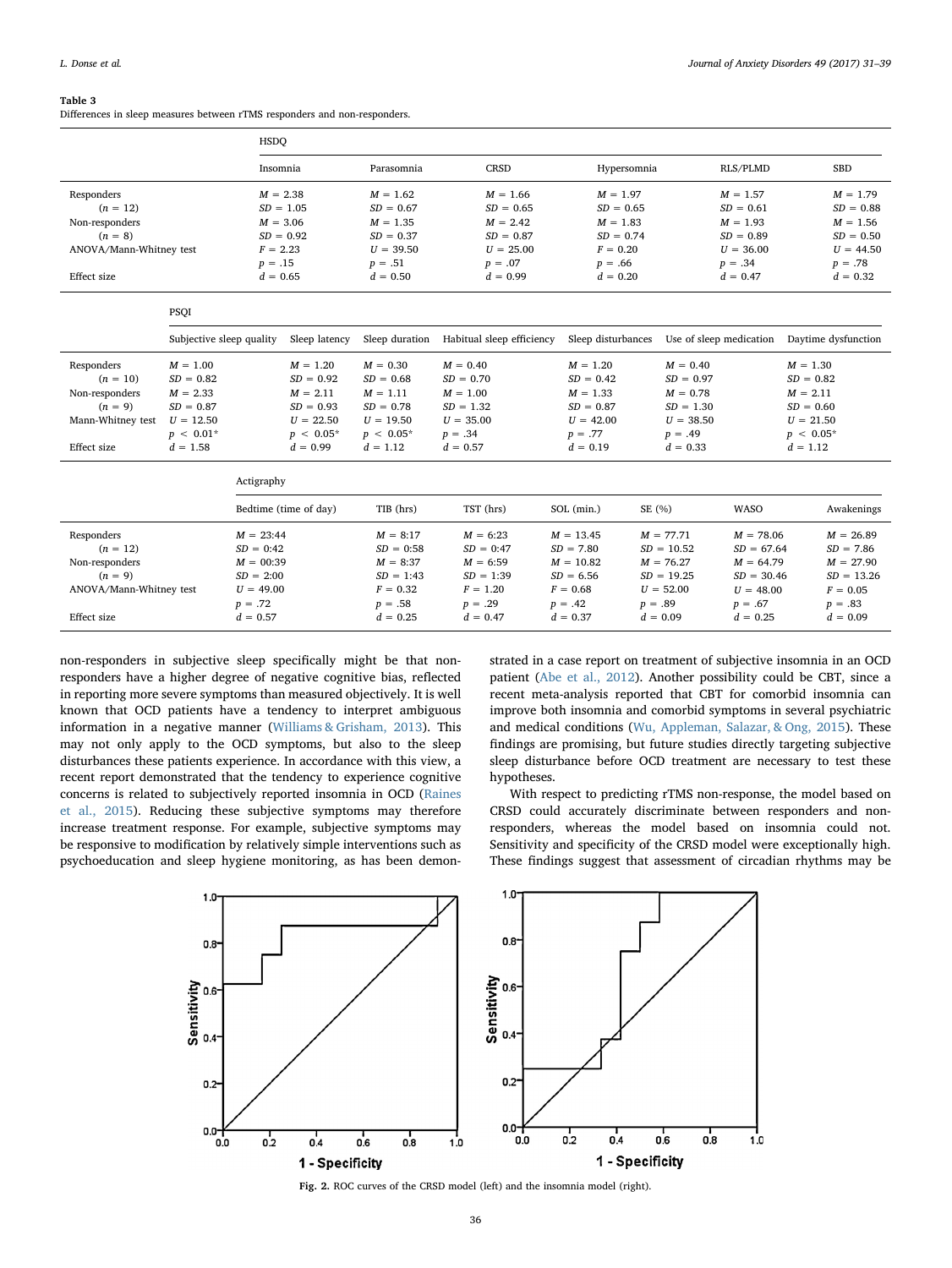highly useful in rTMS treatment response prediction. Furthermore, this implies that interventions focused on normalizing circadian rhythm, for example through melatonin or bright light therapy ([Dodson & Zee,](#page-7-23) [2010\)](#page-7-23), prior to rTMS treatment could enhance treatment efficacy. Taking this idea further, a healthy circadian rhythm may be a prerequisite for treatment response in general. This hypothesis is in line with the notion that circadian rhythm dysregulation is associated with physical and mental disease ([Roenneberg & Merrow, 2016](#page-8-22)). Whether normalizing the circadian rhythm can turn non-responders into responders, and whether this is specific to rTMS for OCD or can be generalized to other treatment strategies and patient groups are interesting questions for future work.

Alternatively, these findings may indicate that CRSD could be related to different subtypes of OCD, with an overlap in clinical symptoms but differences in underlying neurobiological mechanisms, requiring different treatment approaches. Such a conceptualization is in accordance with the Research Domain Criteria (RDoC), a new approach to psychopathology with a focus on underlying biological markers rather than discrete clinical entities ([Insel et al., 2010](#page-7-24) [Lilienfeld & Treadway, 2016](#page-8-23)). This approach may give rise to a shift in theory as well as clinical practice, focusing on the treatment of underlying mechanisms instead of overt symptom categories. Studying the variables associated with response and non-response can provide insight in possible subgroups that may be suggestive of biomarkers for these groups. This approach could be helpful in future studies addressing the RDoC perspective. Whether CRSD may be a biomarker for a subgroup of OCD remains a matter of speculation at this point, as the current study mainly revealed differences at the subjective level. Future studies directly comparing OCD patients without comorbid sleep disorders to patients with both OCD and clinical CRSD may provide more insight into the mechanism, using several physiological measures of the circadian rhythm.

Such an approach has previously been applied in other psychiatric populations. For example, CRSD-like symptoms, especially delayed sleep onset, are present in a majority of patients with ADHD, and through chronic sleep restriction result in impaired vigilance regulation and drowsiness as measured in the EEG (e.g. excess delta and theta) as well as inattention (see [Arns, Feddema, and Kenemans \(2014\)](#page-7-25) for overview). Prior studies have found that such EEG measures reflective of impaired vigilance regulation were associated with non-response to SSRIs in OCD [\(Prichep et al., 1993](#page-8-24)), non-response to antidepressants in MDD ([Arns et al., 2015\)](#page-7-26), and non-response to neurofeedback in OCD (Kopř[ivová et al., 2013\)](#page-7-27). Abnormalities in vigilance regulation have also been demonstrated in OCD [\(Olbrich, Olbrich, Jahn,](#page-8-25) [Sander, & Adamaszek, 2013](#page-8-25)). Therefore, a direct link between CRSD, impaired vigilance regulation and treatment non-response may exist in a subgroup of OCD patients, similar to what has been reported for ADHD where clinical response to neurofeedback was mediated by normalized sleep onset insomnia ([Arns and Olbrich, 2014\)](#page-7-28). It may be hypothesized that this subgroup of OCD patients with higher levels of CRSD could benefit more from interventions specifically aimed at normalizing CRSD complaints, such as light therapy, melatonin or sensorimotor rhythm-neurofeedback. Intervention studies aimed at normalizing the circadian rhythm could evaluate whether this approach is effective in patients diagnosed with OCD and comorbid CRSD. Furthermore, future studies incorporating physiological measures such as EEG and objective (as opposed to subjective) sleep assessment could provide insight into the association between sleep and related biomarkers of OCD treatment response.

In addition, future work is needed to clarify the nature of the relationship between OCD and sleep, since this is not yet fully understood. One possible explanation is that OCD symptoms may lead to CRSD as they interfere with falling asleep [\(Boland & Ross, 2015\)](#page-7-29). Some observations suggest that compulsions prevent the patient from sleeping ([Coles & Sharkey, 2011](#page-7-14)), whereas others suggest that obsessions are related to insomnia ([Timpano et al., 2014\)](#page-8-10). On the other hand, sleep

disturbances may directly or indirectly affect OCD symptoms. In this respect, the relationship may be mediated by cognitive functioning. Sleep deprivation and sleep restriction are strongly associated with cognitive impairment [\(Durmer & Dinges, 2005](#page-7-30)). Therefore, cognitive dysfunctions in OCD patients may be exacerbated by sleep disturbance ([Nota et al., 2015\)](#page-8-5). Executive functions associated with frontostriatal networks in particular have repeatedly been shown to be impaired in OCD ([Menzies et al., 2008;](#page-8-26) [Kuelz, Hohagen, & Voderholzer, 2004](#page-7-31)). Further decline of these cognitive functions due to sleep difficulties may therefore be related to increased symptom severity. Alternatively, the association between OCD and sleep disturbances may be explained by a third variable or a shared underlying mechanism, in some cases resulting in OCD symptoms, in other cases in sleep disturbances, or both. To investigate whether sleep disturbance plays a causal or mediating role in OCD pathology, future studies could use interventions focused on improving sleep prior to treatment of OCD symptoms.

A limitation of the current study is that it was not possible to control for comorbid depression. Only three patients in our sample did not have depressive symptoms, which was an insufficient number for covarying or comparing groups with and without comorbid depression. As noted above, most sleep disturbances in OCD patients are considerably similar to those observed in depression, but on the other hand, at least some of the sleep difficulties are independent of depressive symptoms ([Cox and](#page-7-11) [Olatunji, 2016Cox & Olatunji, 2016; Díaz-Román et al., 2015; Nota](#page-7-11) [et al., 2015\)](#page-7-11). Moreover, although some patterns in OCD may be similar to those seen in affective disorders, these should not necessarily be attributed to depressive symptoms, because a considerable amount of the symptoms of OCD and depression overlap ([Baer et al., 2015;](#page-7-32) [Goodwin, 2015](#page-7-32)). To provide insight into the specific effects of OCD, future studies should either exclude patients with comorbid depression or attempt to match the level of depressive symptoms in the OCD and control group.

Another limitation of this study is the lack of a treatment control condition. OCD patients were treated with rTMS and compared to healthy subjects with respect to sleep, but not to an OCD group receiving placebo rTMS or treatment as usual. Therefore, it may be argued that responders could be placebo responders. However, it can also be argued that placebo effects are irrelevant in the current prediction model, as the sleep disturbances predict non-response instead of response. Nevertheless, in order to rule out placebo effects, future studies could incorporate a treatment control condition.

A few other directions for future research are important to acknowledge. Firstly, it should be noted that rTMS is not a first-line treatment approach for OCD but an augmentation strategy that has mainly been applied in chronic and treatment-resistant patients ([Berlim et al., 2013](#page-7-2)). Therefore, findings of the present study cannot be generalized to other treatment strategies, although it would be interesting to investigate whether the same prediction models apply to OCD treatment in general. Secondly, incorporating more extensive measures of circadian rhythm may be helpful for a more solid understanding of the link between OCD and CRSD. Recommendations to assess CRSD include up to two weeks actigraphy recording, measurements of endogenous melatonin onset, and questionnaires on chronotype (Zucconi [& Ferri, 2014\)](#page-8-27). Finally, it might be useful to standardize or monitor the moment of the day rTMS is administered, as this might interact with its effect. Earlier reports suggest that factors related to the circadian rhythm, such as variability in hormonal release and arousal, may affect neuroplasticity induced by TMS [\(Sale, Ridding, & Nordstrom, 2008\)](#page-8-28). Especially in light of the current findings, circadian variability in neuroplasticity may then also depend on the circadian rhythm of the individual patient. Including a measure of chronotype may be helpful in future studies to test this hypothesis.

In summary, the current study confirms that some sleep disturbances are more prevalent in OCD patients than healthy subjects. The strongest evidence was found for circadian rhythm disorders, a reduced sleep duration and efficiency, and a longer sleep onset latency. Most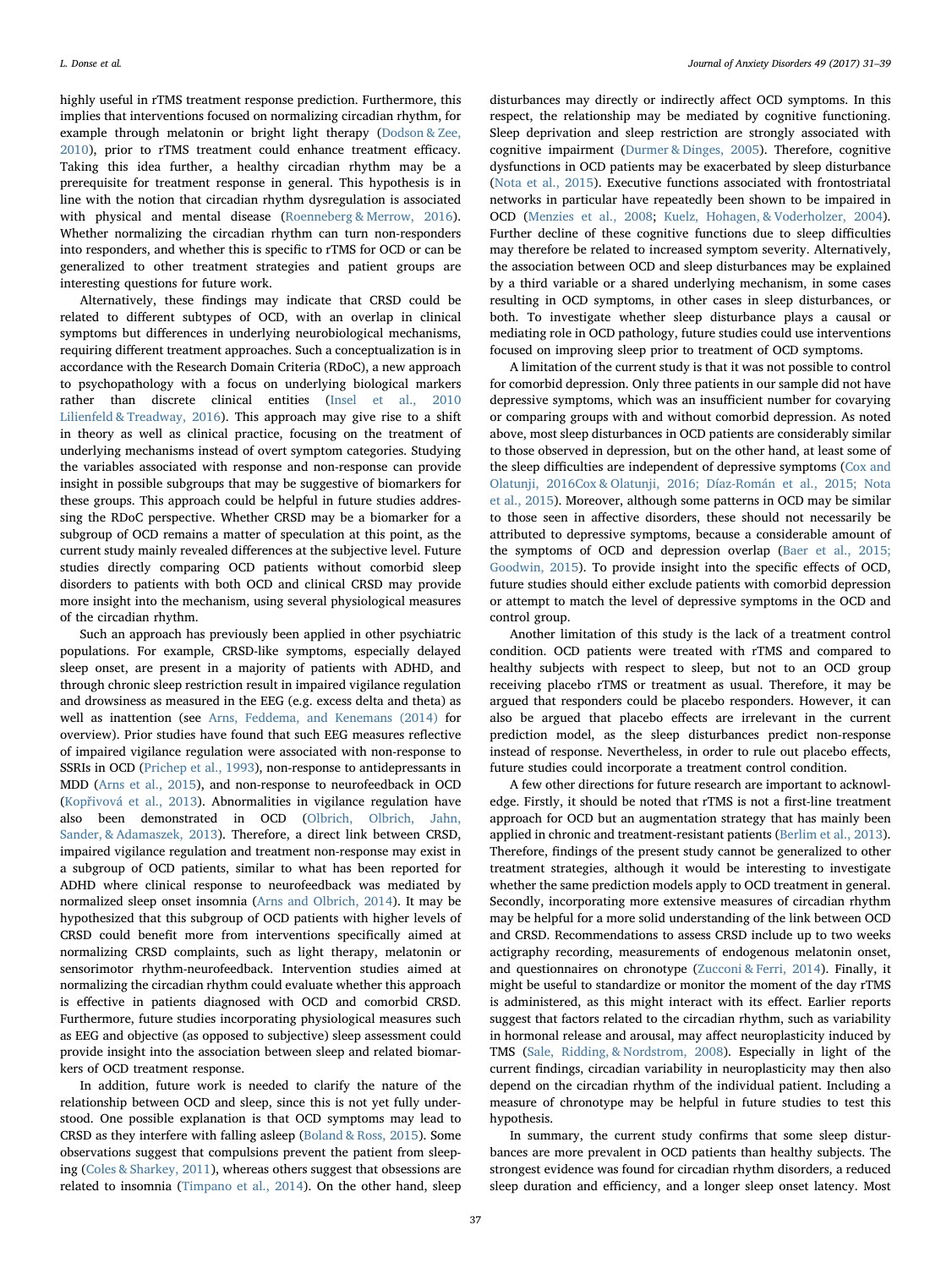importantly, the findings suggest that CRSD variables can predict treatment non-response to rTMS in a sample of treatment-resistant OCD patients. This may suggest that normalizing the circadian rhythm prior to rTMS treatment for OCD symptoms can enhance treatment response. Furthermore, the findings are possibly suggestive of a subgroup of OCD patients with a different etiology, in line with the RDoC approach. These findings are promising, but as they are derived from a small sample, replication and cross-validation of this prediction model is crucial. In addition, several hypotheses can be generated for future work. The most important questions that should be addressed are whether sleep interventions prior to further treatment of OCD can turn non-responders into responders, whether the present findings can be generalized to rTMS treatment in other patient groups or other treatment approaches for OCD, and whether CRSD is related to biomarkers reflecting different forms of underlying pathology of the disorder.

#### **Disclosures**

PBF is supported by a NHMRC Practitioner Fellowship [1078567]. PBF has received equipment for research from MagVenture A/S, Medtronic Ltd, Cervel Neurotech and Brainsway Ltd and funding for research from Neuronetics and Cervel Neurotech. He is on the scientific advisory board for Bionomics Ltd. MA reports research grants, options/ shares from Brain Resource Ltd. (Sydney, Australia) and neuroCare group and he is also a co-inventor on 4 patent applications [A61B5/ 0402; US2007/0299323, A1; WO2010/139361 A1] related to EEG, neuromodulation and psychophysiology, but does not own these nor receives any proceeds related to these patents.

### Acknowledgements

We would like to thank Vera Kruiver, Rosalinde van Ruth, Irene Giesbers, Marleen Stam, Myrthe van Eerdt and Nicole van Merode for support and collecting the data used in this study.

#### References

- <span id="page-7-13"></span>Abe, Y., Nishimura, G., & Endo, T. (2012). Early sleep psychiatric intervention for acute insomnia: Implications from a case of obsessive-compulsive disorder. Journal of Clinical Sleep Medicine, 8(2), 191–193. [http://dx.doi.org/10.5664/jcsm.1778.](http://dx.doi.org/10.5664/jcsm.1778)
- <span id="page-7-1"></span>Ahmari, S. E., & Dougherty, D. D. (2015). Dissecting OCD circuits: From animal models to targeted treatments. Depression and Anxiety, 32(8), 550–562. [http://dx.doi.org/10.](http://dx.doi.org/10.1002/da.22367) [1002/da.22367.](http://dx.doi.org/10.1002/da.22367)
- <span id="page-7-21"></span>[Ancoli-Israel, S., Cole, R., Alessi, C., Chambers, M., Moorcroft, W., & Pollak, C. P. \(2003\).](http://refhub.elsevier.com/S0887-6185(16)30152-9/sbref0015) [The role of actigraphy in the study of sleep and circadian rhythms.](http://refhub.elsevier.com/S0887-6185(16)30152-9/sbref0015) Sleep, 26(3), 342–[392 \[Retrieved from PubMed\].](http://refhub.elsevier.com/S0887-6185(16)30152-9/sbref0015)
- <span id="page-7-28"></span>Arns, M., & Olbrich, S. (2014). Personalized medicine in ADHD and depression: Use of pharmaco- EEG. Current Topics in Behavioral Neurosciences, 21, 345–370. [http://dx.](http://dx.doi.org/10.1007/7854_2014_295) [doi.org/10.1007/7854\\_2014\\_295.](http://dx.doi.org/10.1007/7854_2014_295)
- <span id="page-7-25"></span>Arns, M., Feddema, I., & Kenemans, J. L. (2014). Differential effects of theta/beta and SMR neurofeedback in ADHD on sleep onset latency. Frontiers in Human Neuroscience, 8, 1019. <http://dx.doi.org/10.3389/fnhum.2014.01019>.
- <span id="page-7-26"></span>Arns, M., Etkin, A., Hegerl, U., Williams, L. M., DeBattista, C., Palmer, D. M., et al. (2015). Frontal and rostral anterior cingulate (racc) theta EEG in depression: Implications for treatment outcome. European Neuropsychopharmacology, 25(8), 1190–1200. [http://](http://dx.doi.org/10.1016/j.euroneuro.2015.03.007) [dx.doi.org/10.1016/j.euroneuro.2015.03.007](http://dx.doi.org/10.1016/j.euroneuro.2015.03.007).
- <span id="page-7-32"></span>Baer, L., Trivedi, M. H., Huz, I., Rush, A. J., Wisniewski, S. R., & Fava, M. (2015). Prevalence and impact of obsessive-compulsive symptoms in depression: A STAR\*D report. Journal of Clinical Psychiatry, 76(12), [http://dx.doi.org/10.4088/JCP.](http://dx.doi.org/10.4088/JCP.14m09670) 14m09670 [\[1688-1674\]](http://dx.doi.org/10.4088/JCP.14m09670).
- <span id="page-7-2"></span>Berlim, M. T., Neufeld, N. H., & Van den Eynde, F. (2013). Repetitive transcranial magnetic stimulation (rTMS) for obsessive-compulsive disorder (OCD): An exploratory meta- analysis of randomized and sham-controlled trials. Journal of Psychiatric Research, 47(8), 999–1006. [http://dx.doi.org/10.1016/j.jpsychires.2013.](http://dx.doi.org/10.1016/j.jpsychires.2013.03.022) [03.022](http://dx.doi.org/10.1016/j.jpsychires.2013.03.022).
- <span id="page-7-12"></span>Bobdey, M., Fineberg, N., Gale, T. M., Patel, A., & Davies, H. A. (2002). Reported sleep patterns in obsessive compulsive disorder (OCD). International Journal of Psychiatry in Clinical Practice, 6(1), 15–21. [http://dx.doi.org/10.1080/136515002753489371.](http://dx.doi.org/10.1080/136515002753489371)
- <span id="page-7-29"></span>Boland, E. M., & Ross, R. J. (2015). Recent advances in the study of sleep in the anxiety disorders, obsessive-compulsive disorder, and posttraumatic stress disorder. Psychiatric Clinics of North America, 38(4), 761–776. [http://dx.doi.org/10.1016/j.psc.](http://dx.doi.org/10.1016/j.psc.2015.07.005) [2015.07.005](http://dx.doi.org/10.1016/j.psc.2015.07.005).

<span id="page-7-3"></span>Brakemeier, E. L., Luborzewski, A., Danker-Hopfe, H., Kathmann, N., & Bajbouj, M.

(2007). Positive predictors for antidepressive response to prefrontal repetitive transcranial magnetic stimulation (rTMS). Journal of Psychiatric Research, 41(5), 395–403. [http://dx.doi.org/10.1016/j.jpsychires.2006.01.01.](http://dx.doi.org/10.1016/j.jpsychires.2006.01.01)

- <span id="page-7-20"></span>Buysse, D. J., Reynolds, C. F., Monk, T. H., Berman, S. R., & Kupfer, D. J. (1989). The Pittsburgh Sleep Quality Index: A new instrument for psychiatric practice and research. Psychiatry Research, 28(2), 193–213. [http://dx.doi.org/10.1016/0165-](http://dx.doi.org/10.1016/0165-1781(89)90047-4) [1781\(89\)90047-4](http://dx.doi.org/10.1016/0165-1781(89)90047-4).
- <span id="page-7-5"></span>Chang, A.-M., Reid, K. J., Gourineni, R., & Zee, P. C. (2009). Sleep timing and circadian phase in delayed sleep phase syndrome. Journal of Biological Rhythms, 24(4), 313–321. [http://dx.doi.org/10.1177/0748730409339611.](http://dx.doi.org/10.1177/0748730409339611)
- <span id="page-7-22"></span>Cohen, J. (1992). Quantitative methods in psychology: A power primer. Psychological Bulletin, 112(1), 155–159. [http://dx.doi.org/10.1037/0033-2909.112.1.155.](http://dx.doi.org/10.1037/0033-2909.112.1.155)
- <span id="page-7-14"></span>Coles, M. E., & Sharkey, K. M. (2011). Compulsion or chronobiology? A case of severe obsessive- compulsive disorder treated with cognitive-behavioral therapy augmented with chronotherapy. Journal of Clinical Sleep Medicine, 7(3), 307–309. [http://dx.doi.](http://dx.doi.org/10.5664/JCSM.1080) [org/10.5664/JCSM.1080.](http://dx.doi.org/10.5664/JCSM.1080)
- <span id="page-7-10"></span>Cox, R. C., & Olatunji, B. O. (2016). Sleep disturbance and obsessive-compulsive symptoms: Results from the national comorbidity survey replication. Journal of Psychiatric Research, 75, 41–45. [http://dx.doi.org/10.1016/j.jpsychires.2016.01.007.](http://dx.doi.org/10.1016/j.jpsychires.2016.01.007)
- <span id="page-7-16"></span>Crowley, S. J. (2016). Sleep behavior across the lifespan: How a model can expand our current understanding. Sleep Medicine Reviews, 28, 1–4. [http://dx.doi.org/10.1016/j.](http://dx.doi.org/10.1016/j.smrv.2015.12.003) [smrv.2015.12.003](http://dx.doi.org/10.1016/j.smrv.2015.12.003).
- <span id="page-7-11"></span>Díaz-Román, A., Perestelo-Pérez, L., & Buela-Casal, G. (2015). Sleep in obsessivecompulsive disorder: A systematic review and meta-analysis. Sleep Medicine, 16(9), 1049–1055. [http://dx.doi.org/10.1016/j.sleep.2015.03.020.](http://dx.doi.org/10.1016/j.sleep.2015.03.020)
- <span id="page-7-23"></span>Dodson, E. R., & Zee, P. C. (2010). Therapeutics for circadian rhythm sleep disorders. Sleep Medicine Clinics, 5(4), 701–715. [http://dx.doi.org/10.1016/j.jsmc.2010.08.001.](http://dx.doi.org/10.1016/j.jsmc.2010.08.001)
- <span id="page-7-4"></span>Drummond, L. M., Wulff, K., Rani, R. S., White, S., Mbanga-Sibanda, J., Ghodse, H., & Fineberg, N. A. (2012). How should we measure delayed sleep phase shift in severe, refractory obsessive-compulsive disorder? International Journal of Psychiatry in Clinical Practice, 16(4), 268–276. [http://dx.doi.org/10.3109/13651501.2012.](http://dx.doi.org/10.3109/13651501.2012.709866) [709866](http://dx.doi.org/10.3109/13651501.2012.709866).
- <span id="page-7-30"></span>Durmer, J. S., & Dinges, D. F. (2005). Neurocognitive consequences of sleep deprivation. Seminars in Neurology, 25(1), 117–129. [http://dx.doi.org/10.1055/s-2005-867080.](http://dx.doi.org/10.1055/s-2005-867080)
- <span id="page-7-0"></span>Eisen, J. L., Pinto, A., Mancebo, M. C., Dyck, I. R., Orlando, M. E., & Rasmussen, S. A. (2010). A 2- year prospective follow-up study of the course of obsessive-compulsive disorder. Journal of Clinical Psychiatry, 71(8), 1033–1039. [http://dx.doi.org/10.](http://dx.doi.org/10.4088/JCP.08m04806blu) [4088/JCP.08m04806blu](http://dx.doi.org/10.4088/JCP.08m04806blu).
- <span id="page-7-18"></span>Farris, S. G., McLean, C. P., Van Meter, P. E., Simpson, H. B., & Foa, E. B. (2013). Treatment response, symptom remission, and wellness in obsessive-compulsive disorder. The Journal of Clinical Psychiatry, 74(7), 685–690. [http://dx.doi.org/10.](http://dx.doi.org/10.4088/JCP.12m07789) [4088/JCP.12m07789](http://dx.doi.org/10.4088/JCP.12m07789).
- Goodman, W. K., Price, L. H., Rasmussen, S. A., Mazure, C., Delgado, P., Heninger, G. R., & Charney, D. S. (1989). The yale-brown obsessive compulsive scale: II. validity. Archives of General Psychiatry, 46(11), 1012–1016. [http://dx.doi.org/10.1001/](http://dx.doi.org/10.1001/archpsyc.1989.01810110054008) [archpsyc.1989.01810110054008.](http://dx.doi.org/10.1001/archpsyc.1989.01810110054008)
- <span id="page-7-17"></span>Goodman, W. K., Price, L. H., Rasmussen, S. A., Mazure, C., Fleischmann, R. L., Hill, C., et al. (1989). The yale-brown obsessive compulsive scale: I. development, use, and reliability. Archives of General Psychiatry, 46(11), 1006–1011. [http://dx.doi.org/10.](http://dx.doi.org/10.1001/archpsyc.1989.01810110048007) [1001/archpsyc.1989.01810110048007](http://dx.doi.org/10.1001/archpsyc.1989.01810110048007).
- Goodwin, G. M. (2015). The overlap between anxiety, depression, and obsessivecompulsive disorder. Dialogues in Clinical Neuroscience, 17(3), 249–260. [Retrieved from]. [http://www.dialogues-cns.org/publication/the-overlap-between-anxiety](http://www.dialogues-cns.org/publication/the-overlap-between-anxiety-depression-%20and-obsessive-compulsive-disorder/)[depression- and-obsessive-compulsive-disorder/.](http://www.dialogues-cns.org/publication/the-overlap-between-anxiety-depression-%20and-obsessive-compulsive-disorder/)
- <span id="page-7-6"></span>Hohagen, F., Lis, S., Krieger, S., Winkelmann, G., Riemann, D., Fritsch-Montero, R., et al. (1994). Sleep EEG of patients with obsessive-compulsive disorder. European Archives of Psychiatry and Clinical Neuroscience, 243(5), 273–278. [http://dx.doi.org/10.1007/](http://dx.doi.org/10.1007/BF02191585) [BF02191585.](http://dx.doi.org/10.1007/BF02191585)
- <span id="page-7-8"></span>Insel, T. R., Gillin, J. C., Moore, A., Mendelson, W. B., Loewenstein, R. J., & Murphy, D. L. (1982). The sleep of patients with obsessive-compulsive disorder. Archives of General Psychiatry, 39(12), 1372–1377. [http://dx.doi.org/10.1001/archpsyc.1982.](http://dx.doi.org/10.1001/archpsyc.1982.04290120008002) [04290120008002.](http://dx.doi.org/10.1001/archpsyc.1982.04290120008002)
- <span id="page-7-9"></span>Insel, T. R., Mueller, E. A., Gillin, J. C., Siever, L. J., & Murphy, D. L. (1984). Biological markers in obsessive-compulsive and affective disorders. Journal of Psychiatric Research, 18(4), 407–423. [http://dx.doi.org/10.1016/0022-3956\(84\)90030-X.](http://dx.doi.org/10.1016/0022-3956(84)90030-X)
- <span id="page-7-24"></span>Insel, T., Cuthbert, B., Garvey, M., Heinssen, R., Pine, D. S., Quinn, K., et al. (2010). Research domain criteria (RDoC): Toward a new classification framework for research on mental disorders. American Journal of Psychiatry, 167(7), 748–751. [http://dx.doi.org/10.1176/appi.ajp.2010.09091379.](http://dx.doi.org/10.1176/appi.ajp.2010.09091379)
- <span id="page-7-15"></span>Ivarsson, T., & Skarphedinsson, G. (2015). Sleep problems and cognitive behavior therapy in pediatric obsessive-compulsive disorder have bidirectional effects. Journal of Anxiety Disorders, 30, 28–33. [http://dx.doi.org/10.1016/j.janxdis.2014.12.009.](http://dx.doi.org/10.1016/j.janxdis.2014.12.009)
- <span id="page-7-19"></span>Kerkhof, G. A., Geuke, M. E., Brouwer, A., Rijsman, R. M., Schimsheimer, R. J., & Kasteel, V. A. N. (2012). Holland sleep disorders questionnaire: A new sleep disorders questionnaire based on the international classification of sleep disorders-2. Journal of Sleep Research. <http://dx.doi.org/10.1111/j.1365-2869.2012.01041.x>.
- <span id="page-7-7"></span>Kluge, M., Schüssler, P., Dresler, M., Yassouridis, A., & Steiger, A. (2007). Sleep onset REM periods in obsessive compulsive disorder. Psychiatry Research, 152(1), 29–35. [http://dx.doi.org/10.1016/j.psychres.2006.04.003.](http://dx.doi.org/10.1016/j.psychres.2006.04.003)
- <span id="page-7-27"></span>Kopřivová, J., Congedo, M., Raszka, M., Praško, J., Brunovský, M., & Horáček, J. (2013). Prediction of treatment response and the effect of independent component neurofeedback in obsessive- compulsive disorder: A randomized, sham-controlled, double-blind study. Neuropsychobiology, 67(4), 210–223. [http://dx.doi.org/10.1159/](http://dx.doi.org/10.1159/000347087) [000347087.](http://dx.doi.org/10.1159/000347087)
- <span id="page-7-31"></span>Kuelz, A. K., Hohagen, F., & Voderholzer, U. (2004). Neuropsychological performance in obsessive-compulsive disorder: A critical review. Biological Psychology, 65(3),